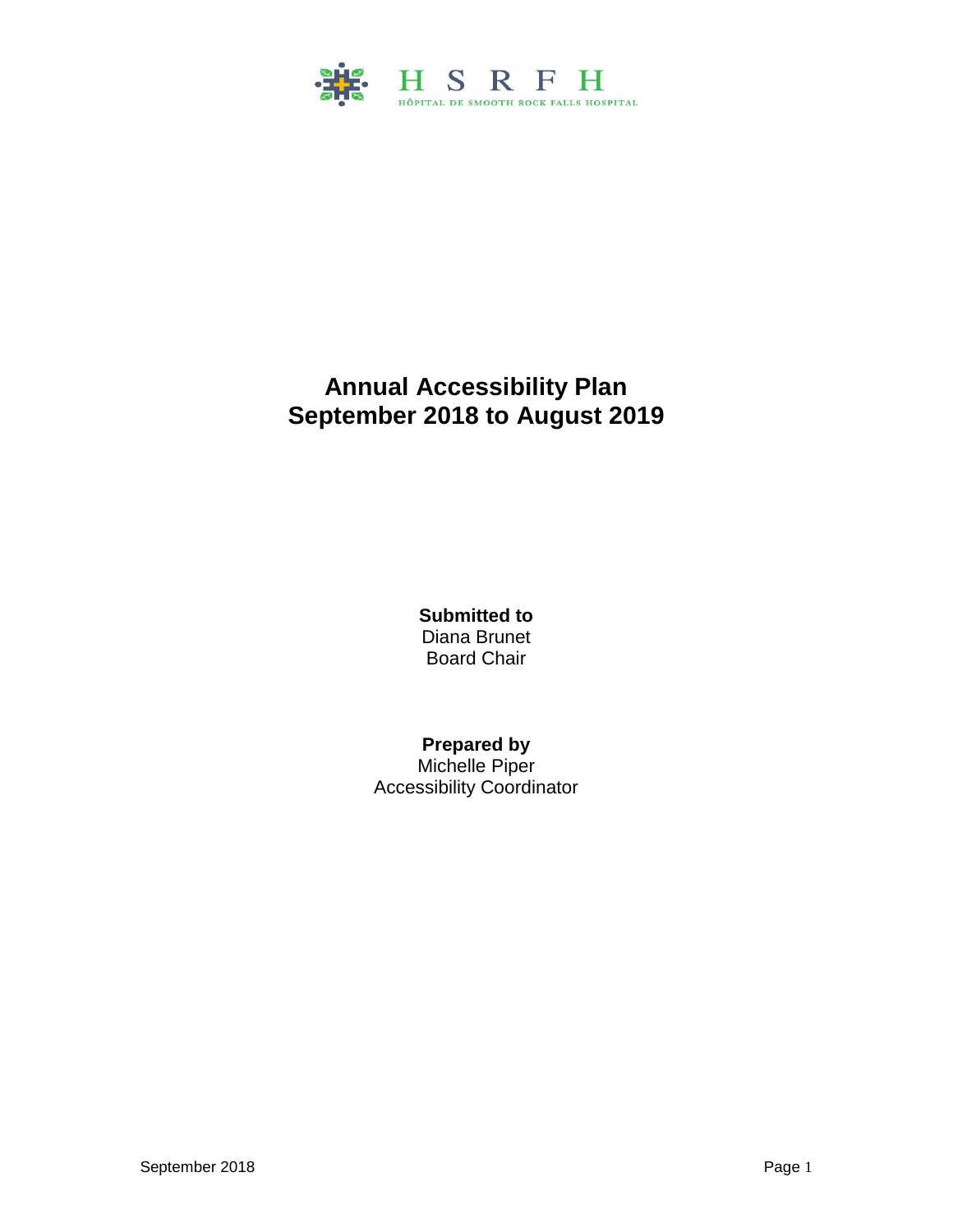

# **Table of Contents**

| 2. Objectives                                    | $\overline{4}$ |
|--------------------------------------------------|----------------|
| 3. Description of the Smooth Rock Falls Hospital | 4              |
| 4. Accessibility Working Group                   | 5              |
| 5. Hospital commitment to accessibility planning | 5              |
| 6. Barrier removals of the previous year         | 6              |
| 7. Barrier identification                        | 6              |
| 8. Barriers that will be addressed in 2018-2019  | $\overline{7}$ |
| 9. Review and monitoring process                 | 7              |
| 10. Communication of the plan                    | 8              |

**PAGE**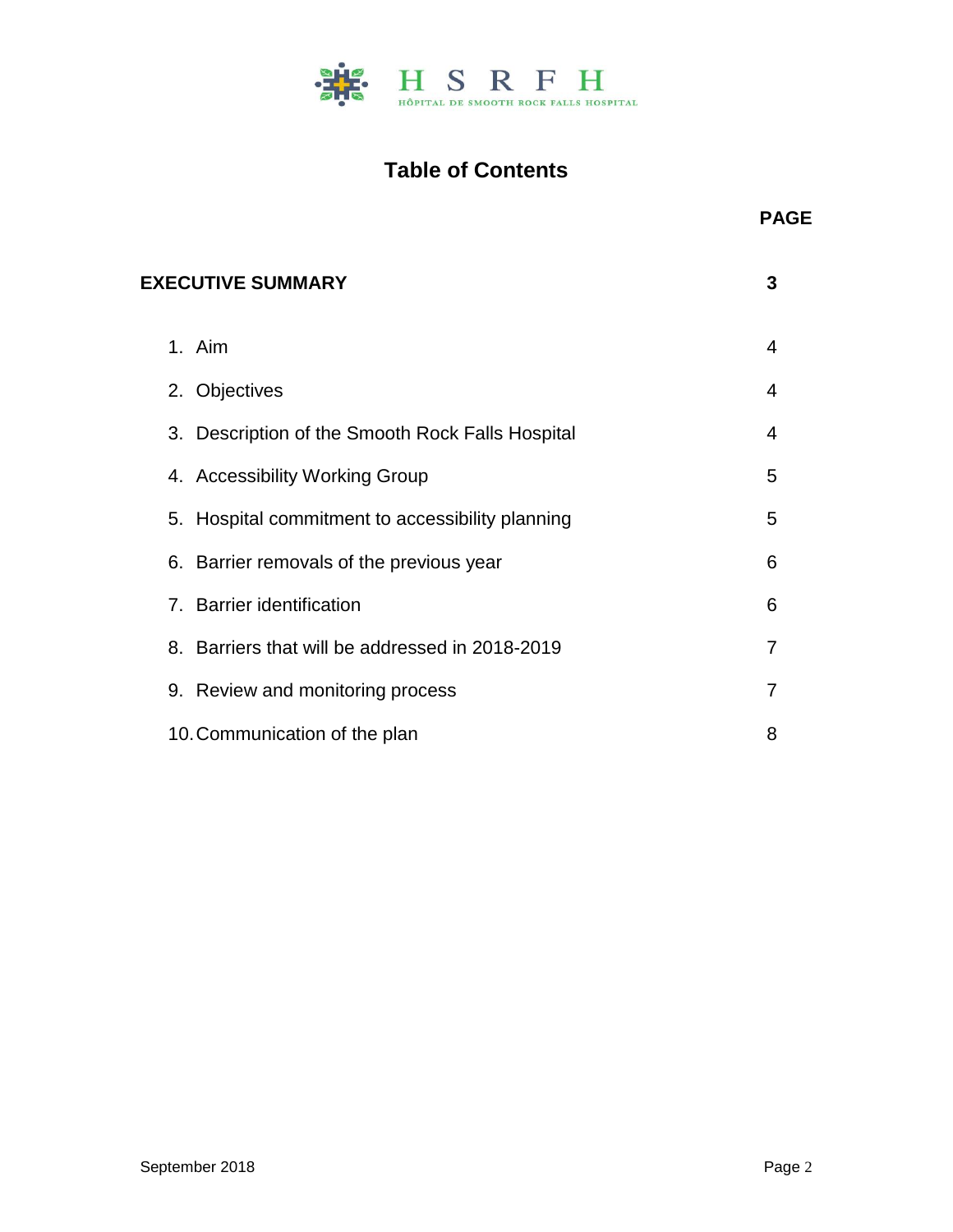

## **Executive Summary**

The purpose of the Ontarians with Disabilities Act, 2001 (ODA) is to improve opportunities for people with disabilities and to provide for their involvement in the identification, removal and prevention of barriers to their full participation in the life of the province. To this end, the ODA requires each hospital to prepare an annual accessibility plan; to consult with people with disabilities in the preparation of this plan; and to make the plan public.

This accessibility plan of the Hôpital Smooth Rock Falls Hospital (HSRFH) for the year 2018-2019 was prepared by the Accessibility Coordinator. The plan describes achievements of last year's plan and the measures that the Hospital will take in the coming year.

The Smooth Rock Falls Hospital will continue its commitment to the continual improvement of access to hospital facilities, policies, programs, practices and services for patients and their family members, staff, health care practitioners, volunteers and members of the community with disabilities; the participation of people with disabilities in the development and review of its annual accessibility plans; and the provision of quality services to all patients and their family members and members of the community with disabilities.

This year, the hospital will continue to work on eliminating identified barriers and improve accessibility for all. The plan for this coming year is to address the accessibility issues at the entrance of the medical clinic.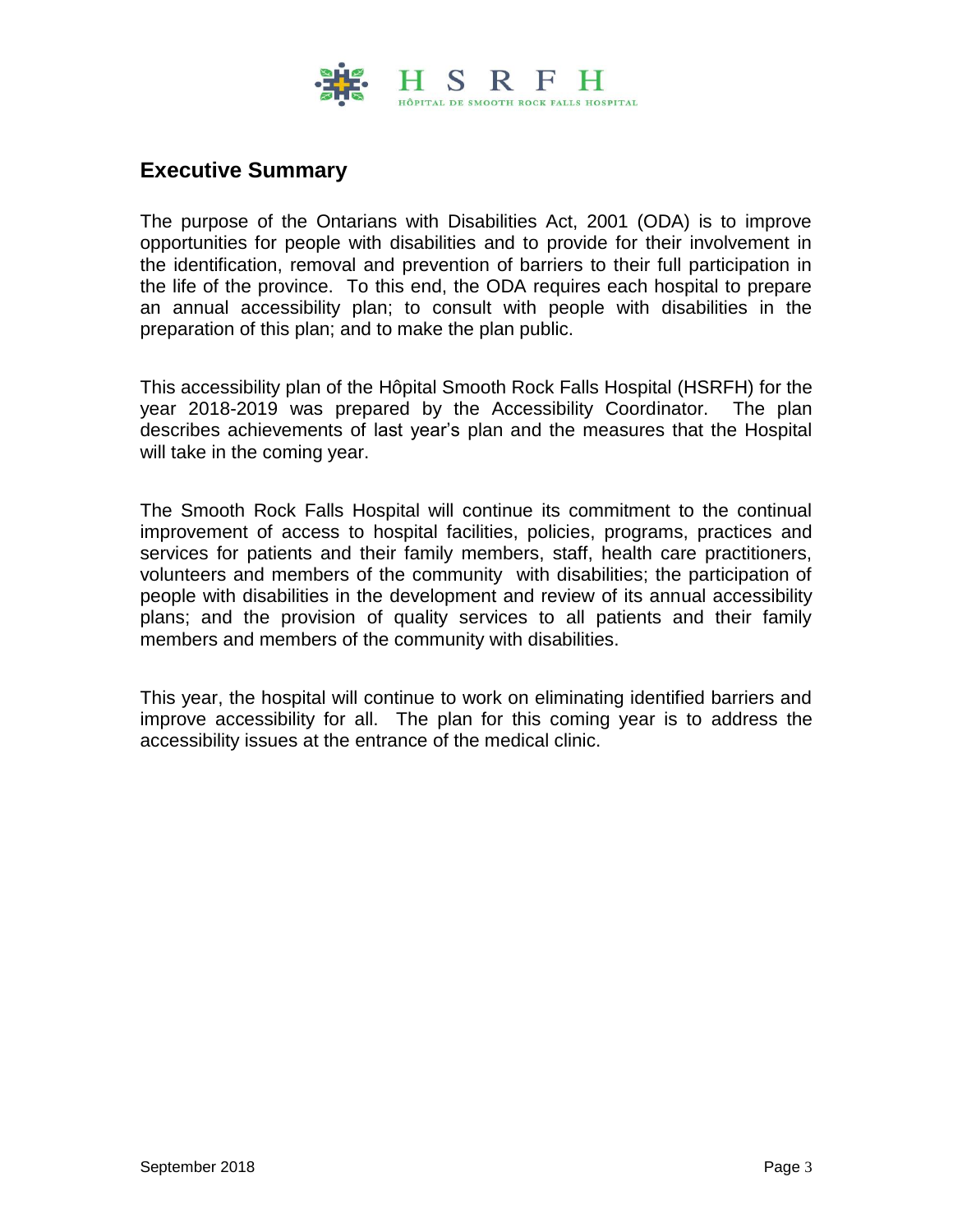

#### **1. Aim**

This plan describes: (1) the measures that HSRFH has taken in the past, and (2) the measures that SRFH will take during the next year (2018-2019) to identify, remove and prevent barriers to people with disabilities who live, work in or use the hospital.

#### **2. Objectives**

This plan:

- I. Describes the process by which HSRFH will identify, remove and prevent barriers to people with disabilities.
- II. Reviews efforts at HSRFH to remove and prevent barriers to people with disabilities over the past year.
- III. Describes the measures HSRFH will take in the coming year to identify, remove and prevent barriers to people with disabilities
- IV. Describes how HSRFH will make this accessibility plan available to the public.

#### **3. Description of the Smooth Rock Falls Hospital**

The Hôpital Smooth Rock Falls Hospital is a 37 bed community hospital with both acute and long term care wings. The hospital is also responsible for the operation of the Cochrane District Detoxification Centre in Smooth Rock Falls.

The SRFH was established to serve the health care needs of the residents of Smooth Rock Falls and area and is operated by the SRFH Corporation under the authority granted to it by the Province of Ontario.

The SRFH recognizes the right of patients to be served in French if that is the language of their choice.

The hospital's mission statement states that the SRFH is committed to satisfying the health care needs of our community through the safe, prompt delivery of quality service.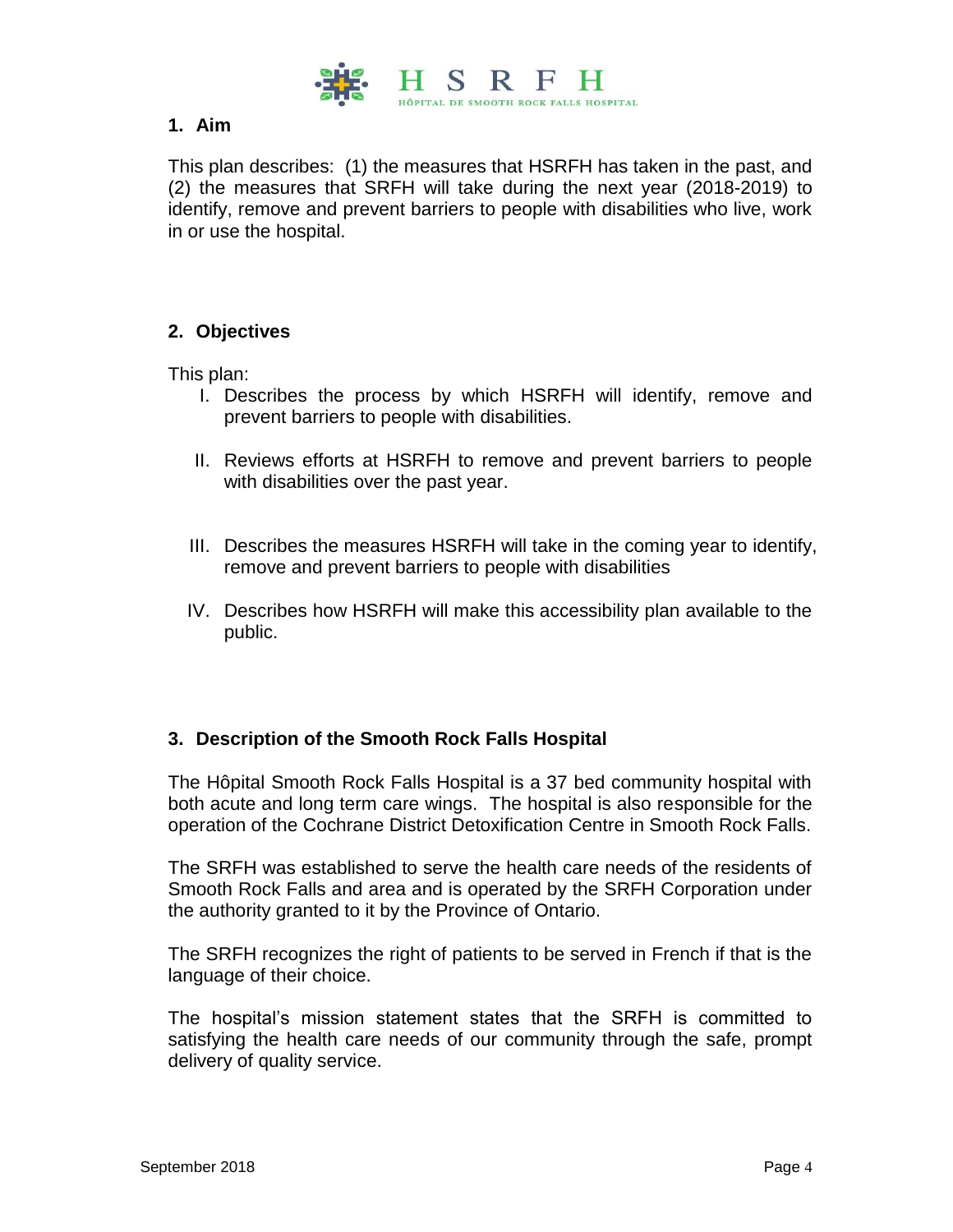

### **4. The Accessibility Working Group**

Michelle Piper is the Accessibility Coordinator for the hospital and accessibility will be discussed and planned through the Emergency Response Team meetings, as all services of the hospital are represented at this team.

#### **5. Hospital Commitment to Accessibility Planning**

The HSRFH Board of Directors adopted the Accessibility Planning Policy in April 2003.

It states that the HSRFH Board of Directors is committed to accessibility planning which will include:

- The continual improvement of access to our facilities, policies, programs, practices and services for patients and their family members, staff, health care practitioners, volunteers and members of the community;
- The participation of people with disabilities in the development and review of our annual accessibility plans;
- We are committed to ensuring our by-laws and policies are consistent with the principles of accessibility; and
- We are committed to the establishment of an Accessibility Working Group at our hospital.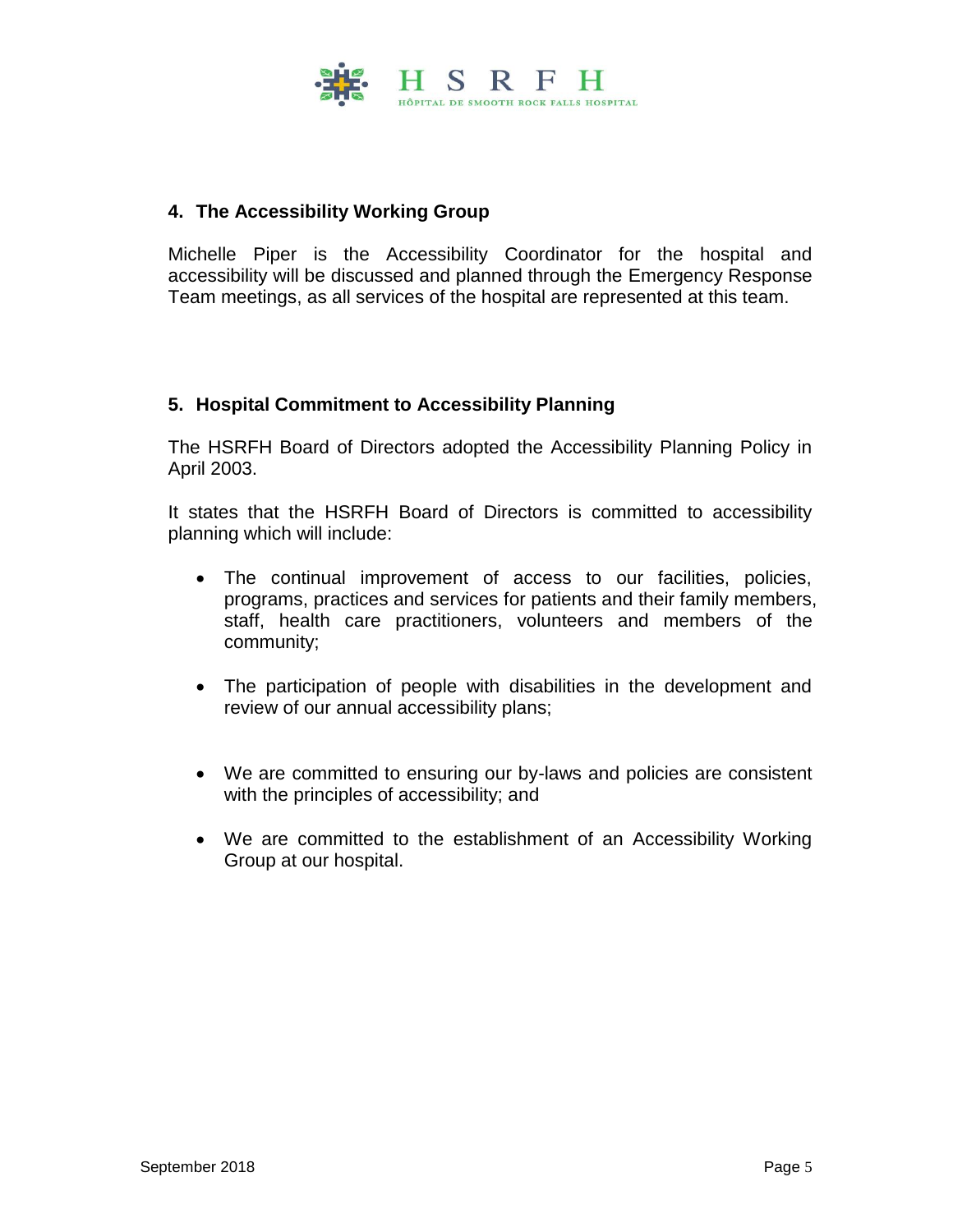

#### **6. Barrier Removals of the Previous Year**

During the past year, the customer service standard was continuously applied with its respective policies, and procedures. The Hôpital Smooth Rock Falls Hospital will be committed to provide accessibility training to all their employees and volunteers in 2018-2019.

The HSRFH is in a continual process of acquiring funds due to its financial deficit in order to eliminate barriers. Technological services have been obtained for website revamping purposes and to also work on ODA compliance with expectations of barrier elimination; however, the project is yet to be completed.

#### **7. Barrier Identification**

There are currently and continual 5 barriers in the hospital for people with disabilities.

|                | <b>Type of barrier</b> | <b>Description of</b><br>barrier                                                                                                                                            | <b>Strategy for its</b><br>removal/prevention                                            |
|----------------|------------------------|-----------------------------------------------------------------------------------------------------------------------------------------------------------------------------|------------------------------------------------------------------------------------------|
| $\mathbf{1}$   | Architectural          | Reception desk too<br>high for clients in w/c,<br>not eye level                                                                                                             | Redesign reception.                                                                      |
| $\overline{2}$ | Physical               | Very few workstations<br>are ergonomic or can<br>accommodate a<br>person with a<br>disability                                                                               | Redesign/reconfigure<br>workstations.                                                    |
| 3              | Communication          | No TTY service for<br>deaf/hearing impaired<br>clients, answering<br>system                                                                                                 | Investigate system for<br>providing telephone<br>service to hearing<br>impaired clients. |
| $\overline{4}$ | Technological          | Hospital website<br>cannot be used by<br>people with visual<br>impairments or who<br>use screen reading<br>software.                                                        | Establish accessible<br>website.                                                         |
| 5              | Architectural          | <b>Medical clinic access</b><br>is difficult for people<br>with mobility<br>problems due to lack<br>of a ramp, handrails<br>and the slippery<br>conditions during<br>winter | Install ramp and<br>handrails to entrance<br>of clinic.                                  |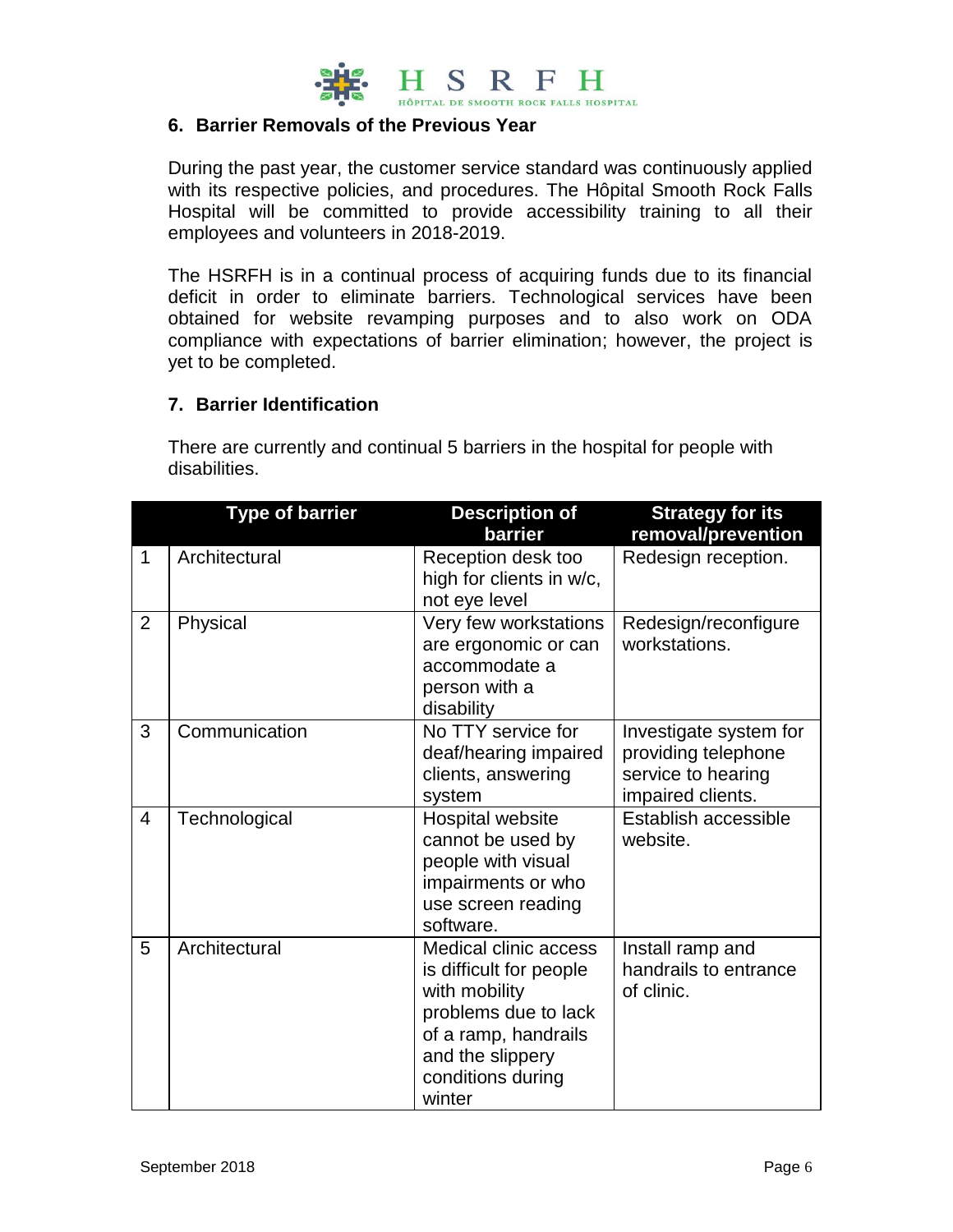

#### **8. Barrier that was addressed in 2010-2011 and continual in 2011-2012 and also continual in 2012-2013, 2013-2014, 2014-2015, 2015-2016, 2016-2017, 2017-2018 and 2018-2019.**

The hospital is in constant process to acquire funds to rectify the following barrier during the coming year. This barrier has been identified as one of HSRFH's Foundation's major fundraising campaigns in 2016-2017 and 2018- 2019:

| <b>Barrier</b>                                                                                 | <b>Objective</b>                                                       | <b>Means to</b><br>remove/prevent                                  | Performance<br>criteria                                                                  | <b>Resources</b>                    | <b>Timing</b>     | <b>Responsibility</b>      |
|------------------------------------------------------------------------------------------------|------------------------------------------------------------------------|--------------------------------------------------------------------|------------------------------------------------------------------------------------------|-------------------------------------|-------------------|----------------------------|
| Access to<br>medical<br>clinic<br>entrance is<br>difficult for<br>people with<br>disabilities. | To ensure<br>patients<br>can<br>access<br>medical<br>clinic<br>safely. | Install ramp<br>and handrails<br>at entrance to<br>medical clinic. | Ramp and<br>handrails<br>to be<br>installed<br>according<br>to<br>accepted<br>standards. | Cost of<br>labour and<br>equipment. | Within 1<br>year. | Maintenance<br>department. |

#### **Barrier that was addressed in 2012-2013, 2013-2014, 2014-2015, 2015- 2016, 2016-2017 and also continual in 2017-2018 and 2018-2019.**

| <b>Barrier</b>                                                                                                                      | Objective                                                                                          | <b>Means to</b><br>remove/prevent      | <b>Performance</b><br>criteria                                      | <b>Resources</b>                                                    | <b>Timing</b>     | Responsibility                                        |
|-------------------------------------------------------------------------------------------------------------------------------------|----------------------------------------------------------------------------------------------------|----------------------------------------|---------------------------------------------------------------------|---------------------------------------------------------------------|-------------------|-------------------------------------------------------|
| Hospital<br>website<br>cannot be<br>used by<br>people with<br>visual<br>impairments<br>or who use<br>screen<br>reading<br>software. | To ensure<br>that people<br>can access<br>all the<br>information<br>on the<br>hospital<br>website. | Establish an<br>accessible<br>website. | Website<br>created<br>according<br>to the<br>accepted<br>standards. | Cost of<br>software,<br>implementation<br>and technical<br>support. | Within<br>1 year. | Information<br>Technology<br>(outsourced<br>service). |

#### **9. Review and monitoring process**

The Accessibility Working Group/Emergency Response Team will meet monthly and specific concerns related to Accessibility will be raised at these meetings. Progress of the plan will also be monitored at these meetings.